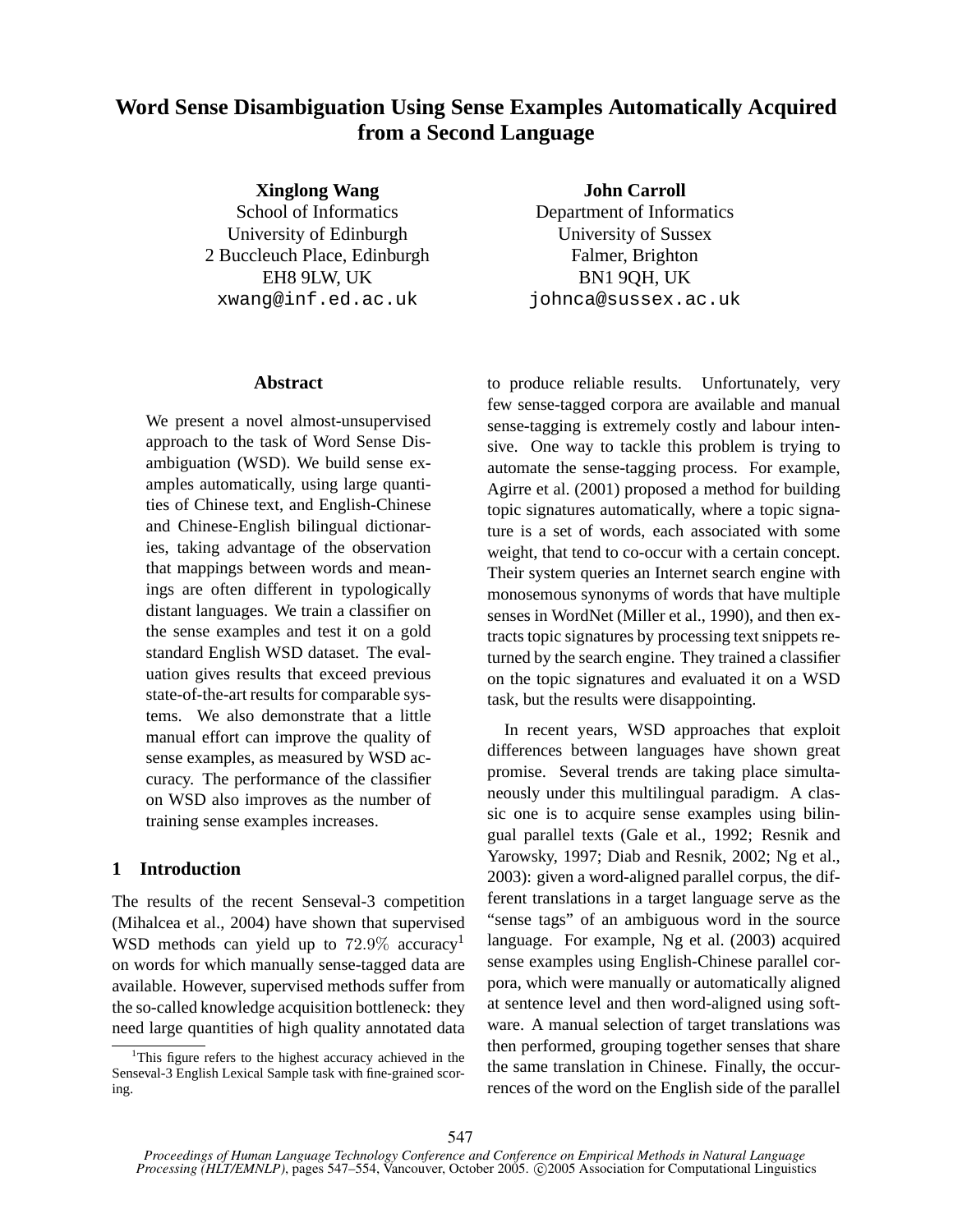texts were considered to have been disambiguated and "sense tagged" by the appropriate Chinese translations. A classifier was trained on the extracted sense examples and then evaluated on the nouns in Senseval-2 English Lexical Sample dataset. The results appear good numerically, but since the sense groups are not in the gold standard, comparison with other Senseval-2 results is difficult. As discussed by Ng et al., there are several problems with relying on bilingual parallel corpora for data collection. First, parallel corpora, especially accurately aligned parallel corpora are rare, although attempts have been made to mine them from the Web (Resnik, 1999). Second, it is often not possible to distinguish all senses of a word in the source language, by merely relying on parallel corpora, especially when the corpora are relatively small. This is a common problem for bilingual approaches: useful data for some words cannot be collected because different senses of polysemous words in one language often translate to the same word in the other. Using parallel corpora can aggravate this problem, because even if a word sense in the source language has a unique translation in the target language, the translation may not occur in the parallel corpora at all, due to the limited size of this resource.

To alleviate these problems, researchers seek other bilingual resources such as bilingual dictionaries, together with monolingual resources that can be obtained easily. Dagan and Itai (1994) proposed an approach to WSD using monolingual corpora, a bilingual lexicon and a parser for the source language. One of the problems of this method is that for many languages, accurate parsers do not exist. With a small amount of classified data and a large amount of unclassified data in both the source and the target languages, Li and Li (2004) proposed bilingual bootstrapping. This repeatedly constructs classifiers in the two languages in parallel and boosts the performance of the classifiers by classifying data in each of the languages and by exchanging information regarding the classified data between two languages. With a certain amount of manual work, they reported promising results, but evaluated on relatively small datasets.

In previous work, we proposed to use Chinese monolingual corpora and Chinese-English bilingual dictionaries to acquire sense examples (Wang,

 $(2004)^2$ . We evaluated the sense examples using a vector space WSD model on a small dataset containing words with binary senses, with promising results. This approach does not rely on scarce resources such as aligned parallel corpora or accurate parsers.

This paper describes further progress based on our proposal: we automatically build larger-scale sense examples and then train a Naïve Bayes classifier on them. We have evaluated our system on the English Lexical Sample Dataset from Senseval-2 and the results show conclusively that such sense examples can be used successfully in a full-scale fine-grained WSD task. We tried to analyse whether more sense examples acquired this way would improve WSD accuracy and also whether a little human effort on sense mapping could further improve WSD performance.

The reminder of the paper is organised as follows. Section 2 outlines the acquisition algorithm for sense examples. Section 3 describes details of building this resource and demonstrates our application of sense examples to WSD. We also present results and analysis in this section. Finally, we conclude in Section 4 and talk about future work.

### **2 Acquisition of Sense Examples**

Following our previous proposal (Wang, 2004), we automatically acquire English sense examples using large quantities of Chinese text and English-Chinese and Chinese-English dictionaries. The Chinese language was chosen because it is a distant language from English and the more distant two languages are, the more likely that senses are lexicalised differently (Resnik and Yarowsky, 1999). The underlying assumption of this approach is that in general each sense of an ambiguous English word corresponds to a distinct translation in Chinese. As shown in Figure 1, firstly, the system translates senses of an English word into Chinese words, using an English-Chinese dictionary, and then retrieves text snippets from a large amount of Chinese text, with the Chinese translations as queries. Then, the Chinese text snippets are segmented and then translated back to English word by word, using a Chinese-English dic-

<sup>&</sup>lt;sup>2</sup>Sense examples were referred to as "topic signatures" in that paper.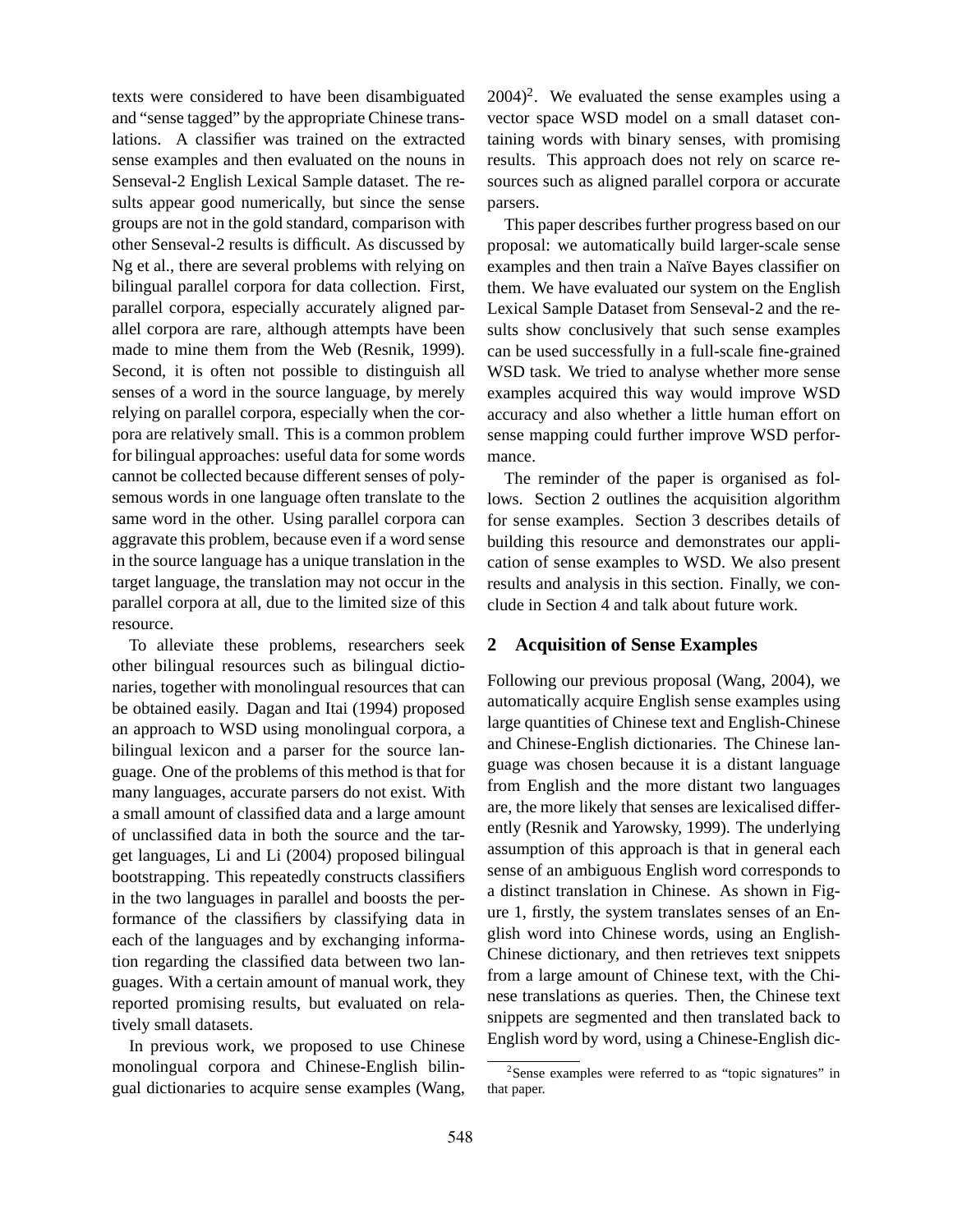

Figure 1. Process of automatic acquisition of sense examples. For simplicity, assume  $w$  has two senses.

tionary. In this way, for each sense, a set of sense examples is produced. As an example, suppose one wants to retrieve sense examples for the *financial* sense of *interest*. One first looks up the Chinese translations of this sense in an English-Chinese dictionary, and finds that  $\overline{A}$   $\overline{B}$  is the right Chinese translation corresponding to this particular sense. Then, the next stage is to automatically build a collection of Chinese text snippets by either searching in a large Chinese corpus or on the Web, using  $\bar{x}$ E as query. Since Chinese is a language written without spaces between words, one needs to use a segmentor to mark word boundaries before translating the snippets word by word back to English. The result is a collection of sense examples for the *financial* sense of *interest*, each containing a bag of words that tend to co-occur with that particular sense. For example, {*interest rate, bank, annual, economy, ...*} might be one of the sense examples extracted for the *financial*sense of *interest*. Note that words in a sense example are unordered.

Since this method acquires training data for WSD systems from raw monolingual Chinese text, it avoids the problem of the shortage of English sensetagged corpora, and also of the shortage of aligned bilingual corpora. Also, if existing corpora are not big enough, one can always harvest more text from the Web. However, like all methods based on the cross-language translation assumption mentioned above, there are potential problems. For example, it is possible that a Chinese translation of an English sense is also ambiguous, and thus the contents of text snippets retrieved may be regarding a concept other than the one we want. In general, when the assumption does not hold, one could use the *glosses* defined in a dictionary as queries to retrieve text snippets, as comprehensive bilingual dictionaries tend to include translations to all senses of a word, where multiword translations are used when one-to-one translation is not possible. Alternatively, a human annotator could map the senses and translations by hand. As we will describe later in this paper, we chose the latter way in our experiments.

#### **3 Experiments and Results**

We firstly describe in detail how we prepared the sense examples and then describe a large scale WSD evaluation on the English Senseval-2 Lexical Sample dataset (Kilgarriff, 2001). The results show that our system trained with the sense examples achieved significantly better accuracy than comparable systems. We also show that when a little manual effort was invested in mapping the English word senses to Chinese monosemous translations, WSD performance improves accordingly. Based on further experiments on a standard binary WSD dataset, we also show that the technique scales up satisfactorily so that more sense examples help achieve better WSD accuracy.

### **3.1 Building Sense Examples**

Following the approach described in Section 2, we built sense examples for the 44 words in the Senseval-2 dataset<sup>3</sup>. These 44 words have  $223$ senses in total to disambiguate. The first step was translating English senses to Chinese. We used the *Yahoo! Student English-Chinese On-line Dictionary*<sup>4</sup> , as well as a more comprehensive electronic dictionary. This is because the *Yahoo!* dictionary is designed for English learners, and its sense granularity is rather coarse-grained. It is good enough for words with fewer or coarse-grained senses. How-

<sup>&</sup>lt;sup>3</sup>These 44 words cover all nouns and adjectives in the Senseval-2 dataset, but exclude verbs. We discuss this point in section 3.2.

<sup>4</sup> See: http://cn.yahoo.com/dictionary.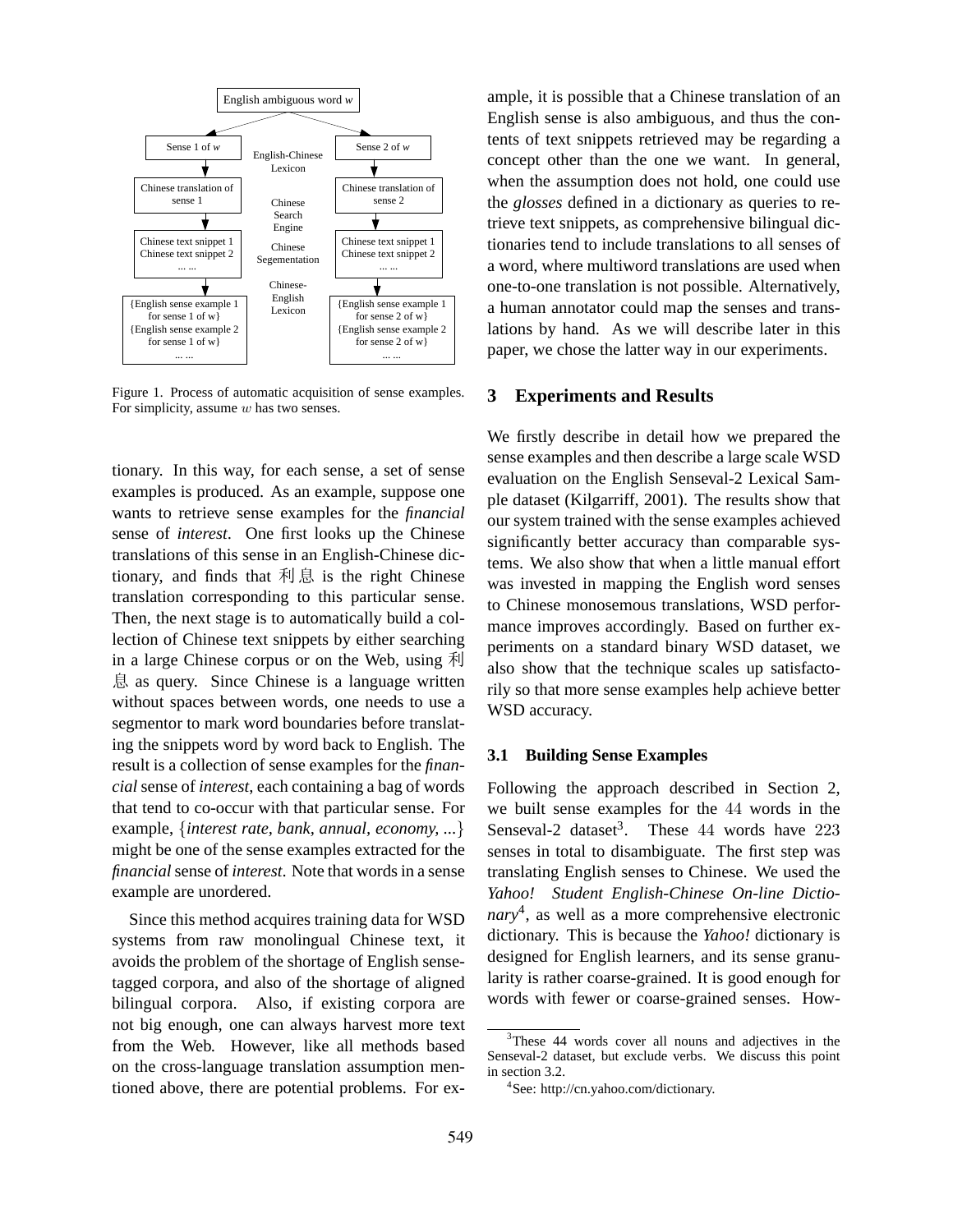ever, the Senseval-2 Lexical Sample  $task^5$  uses WordNet 1.7 as gold standard, which has very fine sense distinctions and translation granularity in the *Yahoo!* dictionary does not conform to this standard. *PowerWord 2002*<sup>6</sup> was chosen as a supplementary dictionary because it integrates several comprehensive English-Chinese dictionaries in a single application. For each sense of an English word entry, both *Yahoo!* and *PowerWord 2002* dictionaries list not only Chinese translations but also English glosses, which provides a bridge between WordNet synsets and Chinese translations in the dictionaries. In detail, to automatically find a Chinese translation for sense s of an English word w, our system looks up  $w$  in both dictionaries and determines whether  $w$  has the same or greater number of senses as in Word-Net. If it does, in one of the bilingual dictionaries, we locate the English gloss  $q$  which has the maximum number of overlapping words with the gloss for s in the WordNet synset. The Chinese translation associated with  $q$  is then selected. Although this simple method successfully identified Chinese translations for 23 out of the 44 words (52%), translations for the remaining word senses remain unknown because the sense distinctions are different between our bilingual dictionaries and WordNet. In fact, unless an English-Chinese bilingual WordNet becomes available, this problem is inevitable. For our experiments, we solved the problem by manually looking up dictionaries and identifying translations. For each one of the 44 words, *PowerWord 2002* provides more Chinese translations than the number of its synsets in WordNet 1.7. Thus the annotator simply selects the Chinese translations that he considers a best match to the corresponding English senses. This task took an hour for an annotator who speaks both languages fluently.

It is possible that the Chinese translations are also ambiguous, which can make the topic of a collection of text snippets deviate from what is expected. For example, the *oral* sense of *mouth* can be translated as  $\Box$  or  $\Box$   $\mathbb{R}$  in Chinese. However, the first translation  $(\Box)$  is a single-character word and is highly ambiguous: by combining with other characters, its meaning varies. For example,  $\boxplus \Box$  means "an exit" or "to export". On the other hand, the second translation  $(\Box \mathbb{E})$  is monosemous and should be used. To assess the influence of such "ambiguous translations", we carried out experiments involving more human labour to verify the translations. The same annotator manually eliminated those highly ambiguous Chinese translations and then replaced them with less ambiguous or ideally monosemous Chinese translations. This process changed roughly half of the translations and took about five hours. We compared the basic system with this manually improved one. The results are presented in section 3.2.

Using translations as queries, the sense examples were automatically extracted from *the Chinese Gi*gaword Corpus (CGC), distributed by the LDC<sup>7</sup>, which contains 2.7GB newswire text, of which 900MB are sourced from *Xinhua News Agency of Beijing*, and 1.8GB are drawn from *Central News* from Taiwan. A small percentage of words have different meanings in these two Chinese dialects, and since the Chinese-English dictionary (*LDC Mandarin-English Translation Lexicon Version 3.0*) we use later is compiled with Mandarin usages in mind, we mainly retrieve data from *Xinhua News*. We set a threshold of 100, and only when the amount of snippets retrieved from *Xinhua News* is smaller than 100, do we turn to *Central News* to collect more data. Specifically, for 48 out of the 223 (22%) Chinese queries, the system retrieved less than 100 instances from *Xinhua News* so it extracted more data from *Central News*. In theory, if the training data is still not enough, one could always turn to other text resources, such as the Web.

To decide the optimal length of text snippets to retrieve, we carried out pilot experiments with two length settings: 250 ( $\approx$  110 English words) and  $400 \approx 175$  English words) Chinese characters, and found that more context words helped improve WSD performance (results not shown). Therefore, we retrieve text snippets with a length of 400 characters.

We then segmented all text snippets, using an application *ICTCLAS*<sup>8</sup> . After the segmentor marked

<sup>&</sup>lt;sup>5</sup>The task has two variations: one to disambiguate finegrained senses and the other to coarse-grained ones. We evaluated our sense examples on the former variation, which is obviously more difficult.

<sup>&</sup>lt;sup>6</sup>A commercial electronic dictionary application. We used the free on-line version at: http://cb.kingsoft.com.

 $^7$ Available at: http://www.ldc.upenn.edu/Catalog/ 8 See: http://mtgroup.ict.ac.cn/<sup>∼</sup>zhp/ICTCLAS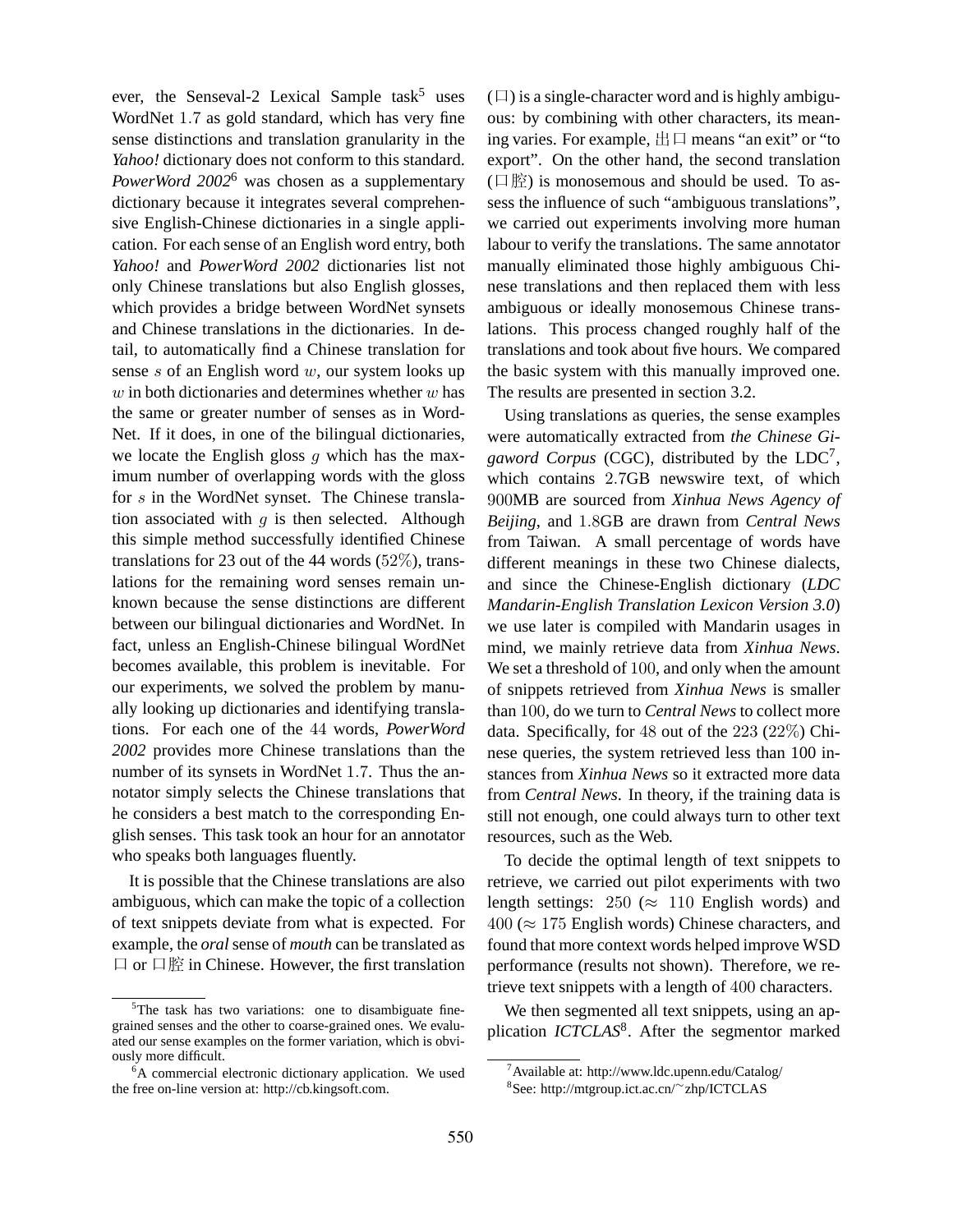all word boundaries, the system automatically translated the text snippets word by word using the electronic *LDC Mandarin-English Translation Lexicon 3.0*. As expected, the lexicon does not cover all Chinese words. We simply discarded those Chinese words that do not have an entry in this lexicon. We also discarded those Chinese words with multiword English translations. Since the discarded words can be informative, one direction of our research in the future is to find an up-to-date wide coverage dictionary, and to see how much difference it will make. Finally, we filtered the sense examples with a stop-word list, to ensure only content words were included.

We ended up with 223 sets of sense examples for all senses of the 44 nouns and adjectives in the test dataset. Each sense example contains a set of words that were translated from a Chinese text snippet, whose content should closely relate to the English word sense in question. Words in a sense example are unordered, because in this work we only used bag-of-words information. Except for the very small amount of manual work described above to map WordNet glosses to those in English-Chinese dictionaries, the whole process is automatic.

# **3.2 WSD Experiments on Senseval-2 Lexical Sample dataset**

The Senseval-2 English Lexical Sample Dataset consists of manually sense-tagged training and test instances for nouns, adjectives and verbs. We only tested our system on nouns and adjectives because verbs often have finer sense distinctions, which would mean more manual work would need to be done when mapping WordNet synsets to English-Chinese dictionary glosses. This would involve us in a rather different kind of enterprise since we would have moved from an almost-unsupervised to a more supervised setup.

We did not use the training data supplied with the dataset. Instead, we train a classifier on our automatically built sense examples and test it on the test data provided. In theory, any machine learning classifier can be applied. We chose the Naïve Bayes algorithm with kernel estimation<sup>9</sup> (John and Langley, 1995) which outperformed a few other classifiers in

|                    | Sys A        |           | Sys B        |           | <b>Baselines &amp; A Senseval-2 Entry</b> |            |                             |             |
|--------------------|--------------|-----------|--------------|-----------|-------------------------------------------|------------|-----------------------------|-------------|
| Word               | <b>Basic</b> | <b>MW</b> | <b>Basic</b> | <b>MW</b> | <b>RB</b>                                 | <b>MFB</b> | $\mathbf{Lesk}(\mathbf{U})$ | <b>UNED</b> |
| $art-n(5)$         | 29.9         | 51.0      | 39.8         | 59.6      | 16.3                                      | 41.8       | 16.3                        | 50.0        |
| authority-n(7)     | 20.7         | 22.8      | 21.5         | 23.7      | 10.0                                      | 39.1       | 30.4                        | 34.8        |
| $bar-n(13)$        | 41.1         | 48.3      | 44.7         | 52.0      | 3.3                                       | 38.4       | 2.0                         | 27.8        |
| $blind-a(3)$       | 74.5         | 74.5      | 74.5         | 75.0      | 40.0                                      | 78.2       | 32.7                        | 74.5        |
| $bum-n(4)$         | 60.0         | 60.0      | 64.4         | 62.2      | 15.6                                      | 68.9       | 53.3                        | 11.1        |
| chair- $n(4)$      | 81.2         | 82.6      | 80.0         | 82.9      | 23.2                                      | 76.8       | 56.5                        | 81.2        |
| channel- $n(7)$    | 31.5         | 35.6      | 32.4         | 36.5      | 12.3                                      | 13.7       | 21.9                        | 17.8        |
| $child-n(4)$       | 56.3         | 56.3      | 56.3         | 56.3      | 18.8                                      | 54.7       | 56.2                        | 43.8        |
| $church-n(3)$      | 53.1         | 56.3      | 59.4         | 59.4      | 29.7                                      | 56.2       | 45.3                        | 62.5        |
| $circuit-n(6)$     | 48.2         | 68.2      | 48.8         | 69.8      | 10.6                                      | 27.1       | 5.9                         | 55.3        |
| $colorless-a(2)$   | 45.7         | 45.7      | 66.7         | 69.4      | 42.9                                      | 65.7       | 54.3                        | 31.4        |
| $\text{cool-a}(6)$ | 26.9         | 26.9      | 50.9         | 50.9      | 13.5                                      | 46.2       | 9.6                         | 46.2        |
| $day-n(9)$         | 32.2         | 32.9      | 32.4         | 33.1      | 7.6                                       | 60.0       | $\mathbf{0}$                | 20.0        |
| $detection-n(2)$   | 62.5         | 84.4      | 60.6         | 84.8      | 43.8                                      | 62.5       | 43.8                        | 78.1        |
| $dyke-n(2)$        | 85.7         | 85.7      | 82.8         | 86.2      | 28.6                                      | 53.6       | 57.1                        | 35.7        |
| $facility-n(5)$    | 20.7         | 22.4      | 27.1         | 28.8      | 13.8                                      | 48.3       | 46.6                        | 25.9        |
| faithful-a(3)      | 69.6         | 69.6      | 66.7         | 66.7      | 21.7                                      | 78.3       | 26.1                        | 78.3        |
| fatigue-n(4)       | 76.7         | 74.4      | 77.3         | 77.3      | 25.6                                      | 76.7       | 44.2                        | 86.0        |
| $feeling-n(6)$     | 11.7         | 11.7      | 50.0         | 50.0      | 9.8                                       | 56.9       | 2.0                         | 60.8        |
| fine- $a(9)$       | 8.6          | 11.4      | 34.3         | 32.9      | 7.1                                       | 42.9       | 5.7                         | 44.3        |
| $fit-a(3)$         | 44.8         | 44.8      | 44.8         | 44.8      | 31.0                                      | 58.6       | 3.4                         | 48.3        |
| $free-a(8)$        | 29.3         | 37.8      | 37.3         | 48.2      | 15.9                                      | 35.4       | 7.3                         | 35.4        |
| $graceful-a(2)$    | 58.6         | 58.6      | 70.0         | 73.3      | 62.1                                      | 79.3       | 72.4                        | 79.3        |
| $green-a(7)$       | 53.2         | 58.5      | 53.2         | 58.5      | 21.3                                      | 75.5       | 10.6                        | 78.7        |
| $grip-n(7)$        | 35.3         | 37.3      | 35.3         | 37.3      | 19.6                                      | 35.3       | 17.6                        | 21.6        |
| $hearth-n(3)$      | 46.9         | 50.0      | 48.5         | 51.5      | 31.2                                      | 71.9       | 81.2                        | 65.6        |
| $holiday-n(2)$     | 64.5         | 74.2      | 64.5         | 75.0      | 38.7                                      | 77.4       | 29.0                        | 54.8        |
| $lady-n(3)$        | 69.2         | 73.6      | 71.7         | 77.8      | 28.3                                      | 64.2       | 50.9                        | 58.5        |
| $local-a(3)$       | 36.8         | 42.1      | 38.5         | 43.6      | 26.3                                      | 55.3       | 31.6                        | 34.2        |
| $material-n(5)$    | 39.1         | 44.9      | 47.8         | 49.3      | 10.1                                      | 20.3       | 44.9                        | 53.6        |
| $mouth-n(8)$       | 38.3         | 41.7      | 38.3         | 41.7      | 11.7                                      | 36.7       | 31.7                        | 48.3        |
| $nation-n(3)$      | 35.1         | 35.1      | 39.5         | 39.5      | 21.6                                      | 78.4       | 18.9                        | 70.3        |
| natural-a(10)      | 14.6         | 32.0      | 14.6         | 34.0      | 6.8                                       | 27.2       | 6.8                         | 44.7        |
| nature- $n(5)$     | 23.9         | 26.1      | 27.7         | 31.9      | 15.2                                      | 45.7       | 41.3                        | 23.9        |
| oblique-a(2)       | 72.4         | 72.4      | 72.4         | 73.3      | 44.8                                      | 69.0       | 72.4                        | 27.6        |
| $post-n(8)$        | 34.7         | 45.6      | 34.7         | 45.6      | 10.1                                      | 31.6       | 6.3                         | 41.8        |
| $restraint-n(6)$   | 6.7          | 6.7       | 17.4         | 19.6      | 11.1                                      | 28.9       | 28.9                        | 17.8        |
| sense- $n(5)$      | 20.7         | 43.4      | 25.9         | 46.3      | 24.5                                      | 24.5       | 24.5                        | 30.2        |
| simple- $a(7)$     | 45.5         | 45.5      | 49.3         | 50.7      | 13.6                                      | 51.5       | 12.1                        | 51.5        |
| solemn- $a(2)$     | 64.0         | 76.0      | 73.1         | 76.9      | 32.0                                      | 96.0       | 24.0                        | 96.0        |
| spade- $n(3)$      | 66.7         | 63.6      | 67.6         | 70.6      | 18.2                                      | 63.6       | 60.6                        | 54.5        |
| stress- $n(5)$     | 37.5         | 37.5      | 45.0         | 45.0      | 12.8                                      | 48.7       | 2.6                         | 20.5        |
| $vital-a(4)$       | 42.1         | 42.1      | 41.0         | 46.2      | 21.1                                      | 92.1       | $\mathbf{0}$                | 94.7        |
| $vew-n(2)$         | 21.4         | 25.0      | 82.8         | 89.7      | 57.1                                      | 78.6       | 17.9                        | 71.4        |
| Avg.               | 40.7         | 46.0      | 46.1         | 52.0      | 18.1                                      | 50.5       | 24.6                        | 46.4        |

Table 1. WSD accuracy on words in the English Senseval-2 Lexical Sample dataset. The left most column shows words, their POS tags and how many senses they have. "Sys A" and "Sys B" are our systems, and "MW" denotes a multi-word detection module was used in conjunction with the "Basic" system. For comparison, it also shows two baselines: "RB" is the random baseline and "MFB" is the most-frequent-sense baseline. "UNED" is one of the best unsupervised participants in the Senseval-2 competition and "Lesk(U)" is the highest unsupervised-baseline set in the workshop. All accuracies are expressed as percentages.

our pilot experiments on other datasets (results not shown). The average length of a sense example is 35 words, which is much shorter than the length of the text snippets, which was set to 400 Chinese characters ( $\approx$  175 English words). This is because function words and words that are not listed in the *LDC Mandarin-English* lexicon were eliminated. We did not apply any weighting to the features because performance went down in our pilot experiments when we applied a TF.IDF weighting scheme (results not shown). We also limited the maximum number of

<sup>&</sup>lt;sup>9</sup>We used the implementation in the Weka machine learning package, available at: http://www.cs.waikato.ac.nz/<sup>∼</sup>ml/weka.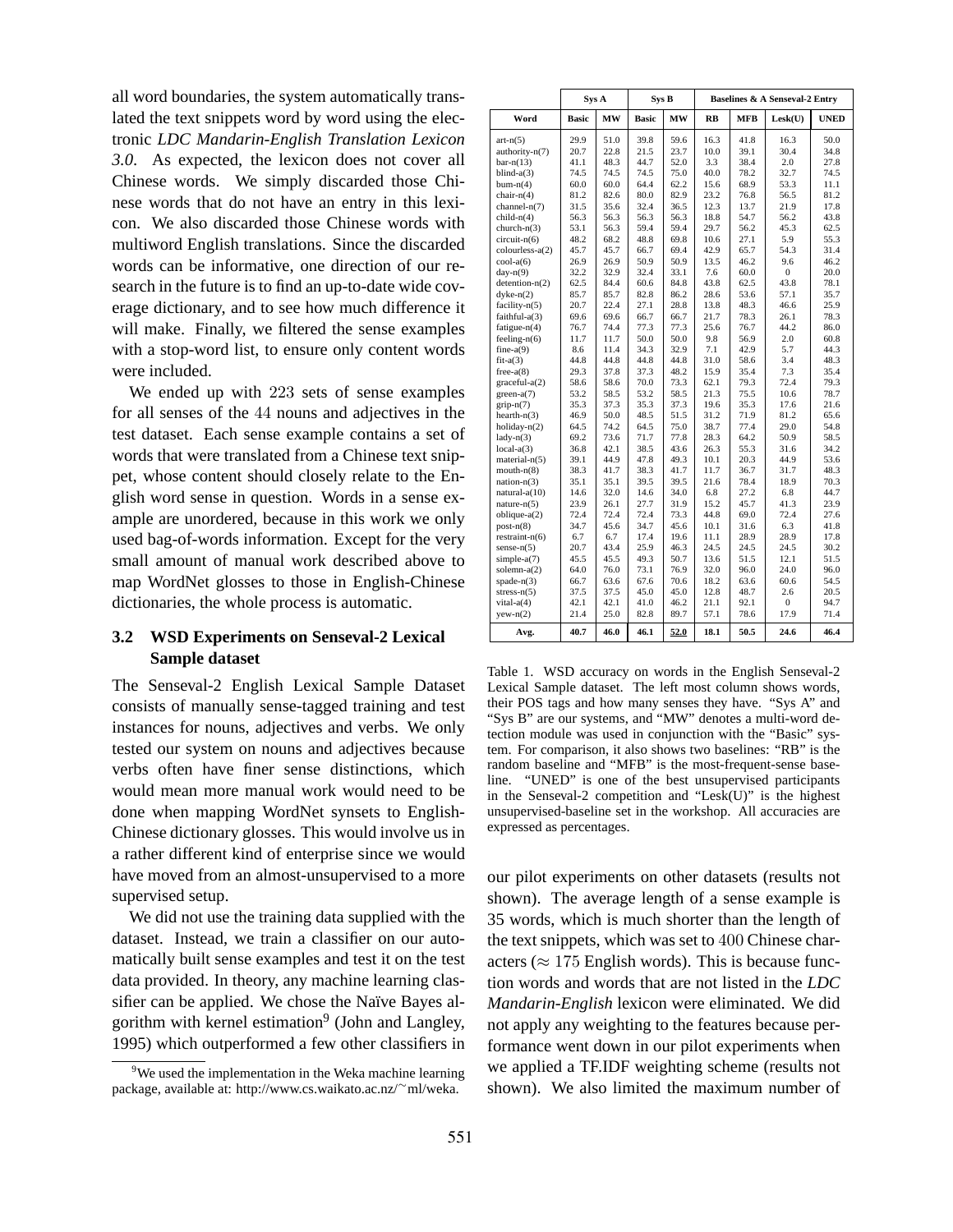training sense examples to 6000, for efficiency purposes. We attempted to tag every test data instance, so our coverage (on nouns and adjectives) is 100%.

To assess the influence of ambiguous Chinese translations, we prepared two sets of training data. As described in section 3.1: sense examples in the first set were prepared without taking ambiguity in Chinese text into consideration, while those in the second set were prepared with a little more human effort involved trying to reduce ambiguity by using less ambiguous translations. We call the system trained on the first set "Sys A" and the one trained on the second "Sys B".

In this lexical sample task, multiwords are expected to be picked out by participating WSD systems. For example, the answer *art collection* should be supplied when this multiword occurs in a test instance. It would be judged wrong if one tagged the *art* in *art collection* as the *artworks* sense, even though one could argue that this was also a correct answer. To deal with multiwords, we implemented a very simple detection module, which tries to match multiword entries in WordNet to the ambiguous word and its left and right neighbours. For example, if the module finds *art collection* is an entry in WordNet, it tags all occurrences of this multiword in the test data, regardless of the prediction by the classifier.

The results are shown in Table 1. Our "Sys B" system, with and without the multiword detection module, outperformed "Sys A", which shows that sense examples acquired with less ambiguous Chinese translations contain less noise and therefore boost WSD performance. For comparison, the table also shows various baseline performance figures and a system that participated in Senseval- $2^{10}$ . Considering that the manual work involved in our approach is negligible compared with manual sensetagging, we classify our systems as unsupervised and we should aim to beat the random baseline. This all four of our systems do easily. We also easily beat another unsupervised baseline – the Lesk (1986) baseline, which disambiguates words using WordNet definitions. The MFB baseline is actually a 'supervised' baseline, since an unsupervised

system does not have such prior knowledge beforehand. McCarthy et al. (2004) argue that this is a very tough baseline for an unsupervised WSD system to beat. Our "Sys B" with multiword detection exceeds it. "Sys B" also exceeds the performance of UNED (Fernández-Amorós et al., 2001), which was the second-best ranked $11$  unsupervised systems in the Senseval-2 competition.

There are a number of factors that can influence WSD performance. The distribution of training data for senses is one. In our experiments, we used all sense examples that we built for a sense (with an upper bound of 6000). However, the distribution of senses in English text often does not match the distribution of their corresponding Chinese translations in Chinese text. For example, suppose an English word w has two senses:  $s_1$  and  $s_2$ , where  $s_1$  rarely occurs in English text, whereas sense  $s_2$  is used frequently. Also suppose  $s_1$ 's Chinese translation is much more frequently used than  $s_2$ 's translation in Chinese text. Thus, the distribution of the two senses in English is different from that of the translations in Chinese. As a result, the numbers of sense examples we would acquire for the two senses would be distributed as if they were in Chinese text. A classifier trained on this data would then tend to predict unseen test instances in favour of the wrong distribution. The word *nation*, for example, has three senses, of which the *country* sense is used more frequently in English. However, in Chinese, the *country* sense and the *people* sense are almost equally distributed, which might be the reason for its WSD accuracy being lower with our systems than most of the other words. A possible way to alleviate this problem is to select training sense examples according to an estimated distribution in natural English text, which can be done by analysing available sense-tagged corpora with help of smoothing techniques, or with the unsupervised approach of (McCarthy et al., 2004).

Cultural differences can cause difficulty in retrieving sufficient training data. For example, translations of senses of *church* and *hearth* appear only infrequently in Chinese text. Thus, it is hard to build sense examples for these words. Another problem,

<sup>&</sup>lt;sup>10</sup>Accuracies for each word and averages were calculated by us, based on the information on Senseval-2 Website. See: http://www.sle.sharp.co.uk/senseval2/.

<sup>&</sup>lt;sup>11</sup>One system performed better but their answers were not on the official Senseval-2 website so that we could not do the comparison. Also, that system did not attempt to disambiguate as many words as UNED and us.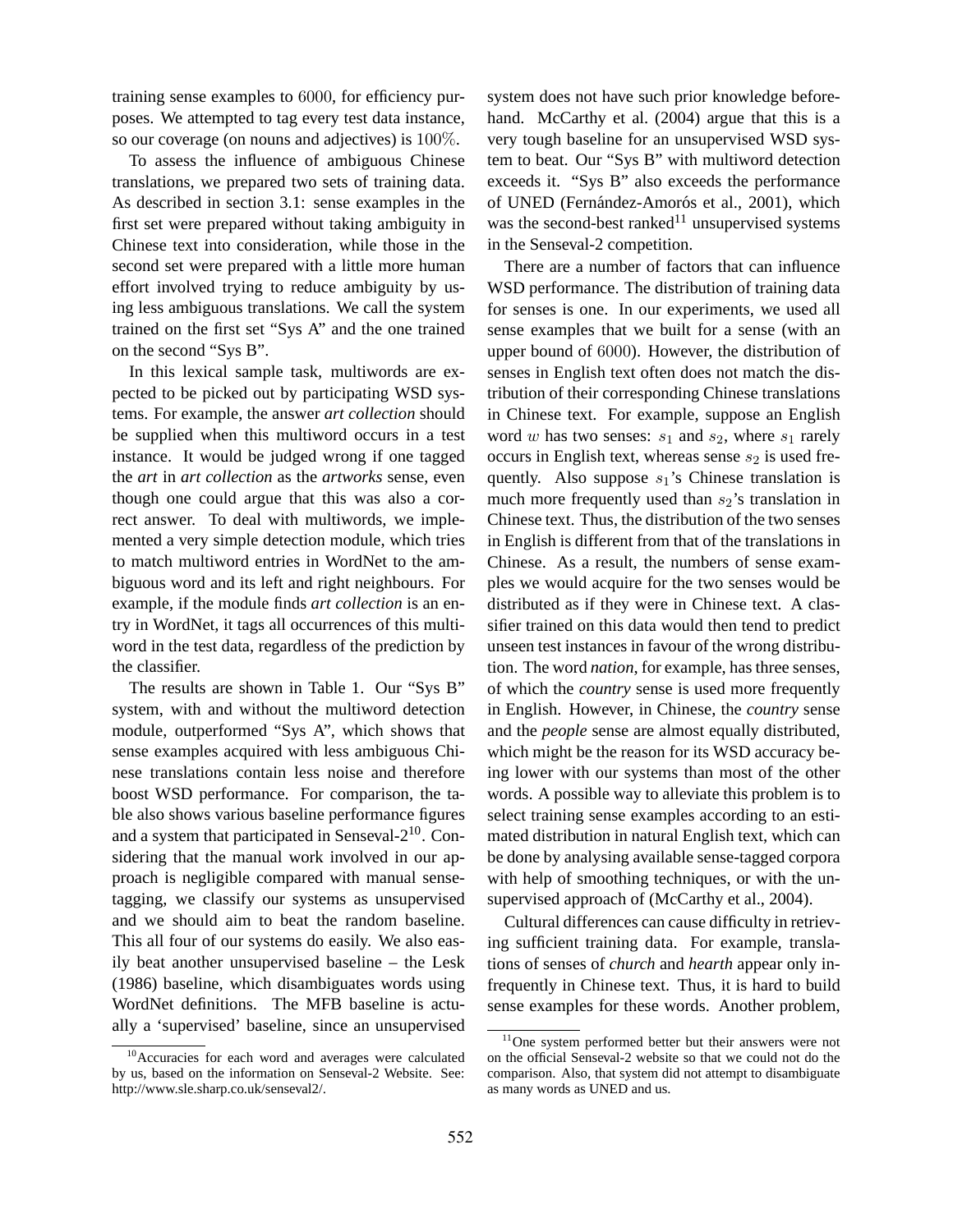as mentioned above, is that translations of English senses can be ambiguous in Chinese. For example, Chinese translations of the words *vital*, *natural*, *local* etc. are also ambiguous to some extent, and this might be a reason for their low performance. One way to solve this, as we described, is to manually check the translations. Another automatic way is that, before retrieving text snippets, we could segment or even parse the Chinese corpora, which should reduce the level of ambiguity and lead to better sense examples.

# **3.3 Further WSD Experiments**

One of the strengths of our approach is that training data come cheaply and relatively easily. However, the sense examples are acquired automatically and they inevitably contain a certain amount of noise, which may cause problems for the classifier. To assess the relationship between accuracy and the size of training data, we carried out a series of experiments, feeding the classifier with different numbers of sense examples as training data.

For these experiments, we used another standard WSD dataset, the TWA dataset. This is a manually sense-tagged corpus (Mihalcea, 2003), which contains 2-way sense-tagged text instances, drawn from the British National Corpus, for 6 nouns. We first built sense examples for all the 12 senses using the approach described above, then trained the same Naïve Bayes algorithm (NB) on different numbers of sense examples.

In detail, for all of the 6 words, we did the following: given a word  $w_i$ , we randomly selected n sense examples for each of its senses  $s_i$ , from the total amount of sense examples built for  $s_i$ . Then the NB algorithm was trained on the  $2 * n$  examples and tested on  $w_i$ 's test instances in TWA. We recorded the accuracy and repeated this process 200 times and calculated the mean and variance of the 200 accuracies. Then we assigned another value to  $n$  and iterated the above process until  $n$  took all the predefined values. In our experiments,  $n$  was taken from {*50, 100, 150, 200, 400, 600, 800, 1000, 1200*} for words *motion*, *plant* and *tank* and from {*50, 100, 150, 200, 250, 300, 350*} for *bass*, *crane* and *palm*, because there were less sense example data available for the latter three words. Finally, we used the t-test  $(p = 0.05)$  on pairwise sets of means and variances

to see if improvements were statistically significant.



Figure 2. Accuracy scores with increasing number of training sense examples. Each bar is a standard deviation.

The results are shown in Figure  $2^{12}$ . 34 out of 42 t-scores are greater than the t-test critical values, so we are fairly confident that the more training sense examples used, the more accurate the NB classifier becomes on this disambiguation task.

### **4 Conclusions and Future Work**

We have presented WSD systems that use sense examples as training data. Sense examples are acquired automatically from large quantities of Chinese text, with the help of Chinese-English and English-Chinese dictionaries. We have tested our WSD systems on the English Senseval-2 Lexical Sample dataset, and our best system outperformed comparable state-of-the-art unsupervised systems. Also, we found that increasing the number of the sense examples significantly improved WSD performance. Since sense examples can be obtained very cheaply from any large Chinese text collection, in-

<sup>&</sup>lt;sup>12</sup>These experiments showed that our systems outperformed the most-frequent-sense baseline and Mihalcea's unsupervised system (2003).